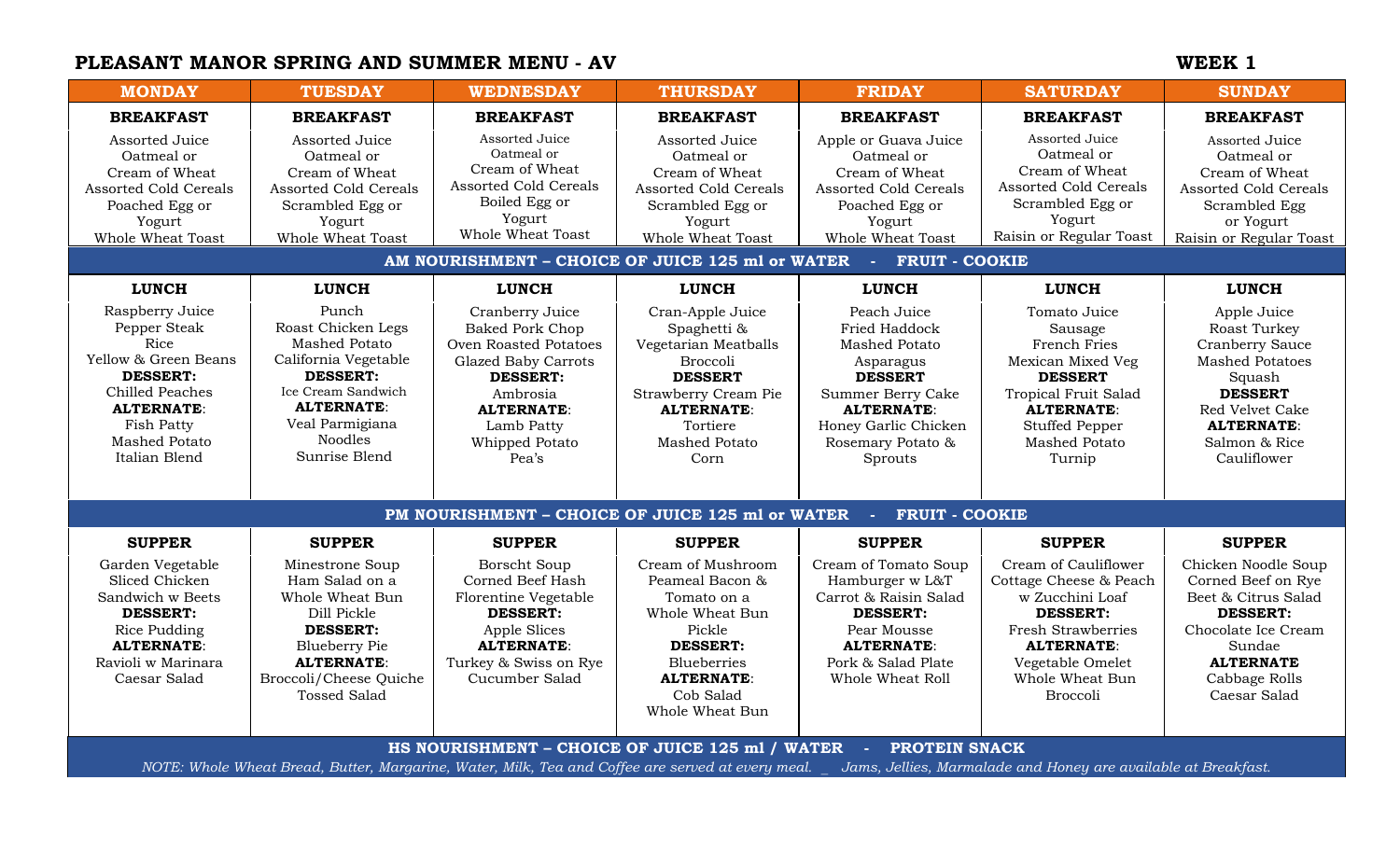### **PLEASANT MANOR SPRING AND SUMMER MENU - AV**

| <b>WEEK</b> |  |
|-------------|--|
|             |  |

| <b>MONDAY</b>                                                                                                                                                                                                                          | <b>TUESDAY</b>                                                                                                                                                                                 | <b>WEDNESDAY</b>                                                                                                                                                                                           | <b>THURSDAY</b>                                                                                                                                                                                   | <b>FRIDAY</b>                                                                                                                                                                                                          | <b>SATURDAY</b>                                                                                                                                                                                       | <b>SUNDAY</b>                                                                                                                                                                                           |
|----------------------------------------------------------------------------------------------------------------------------------------------------------------------------------------------------------------------------------------|------------------------------------------------------------------------------------------------------------------------------------------------------------------------------------------------|------------------------------------------------------------------------------------------------------------------------------------------------------------------------------------------------------------|---------------------------------------------------------------------------------------------------------------------------------------------------------------------------------------------------|------------------------------------------------------------------------------------------------------------------------------------------------------------------------------------------------------------------------|-------------------------------------------------------------------------------------------------------------------------------------------------------------------------------------------------------|---------------------------------------------------------------------------------------------------------------------------------------------------------------------------------------------------------|
| <b>BREAKFAST</b><br>Assorted Juice<br>Oatmeal or<br>Cream of Wheat<br><b>Assorted Cold Cereals</b><br>Poached Egg or<br>Yogurt<br>Whole Wheat Toast                                                                                    | <b>BREAKFAST</b><br>Assorted Juice<br>Oatmeal or<br>Cream of Wheat<br><b>Assorted Cold Cereals</b><br>Scrambled Egg or<br>Yogurt<br>Whole Wheat Toast                                          | <b>BREAKFAST</b><br>Assorted Juice<br>Oatmeal or<br>Cream of Wheat<br>Assorted Cold Cereals<br>Boiled Egg or<br>Yogurt<br>Whole Wheat Toast                                                                | <b>BREAKFAST</b><br>Assorted Juice<br>Oatmeal or<br>Cream of Wheat<br><b>Assorted Cold Cereals</b><br>Scrambled Egg or<br>Yogurt<br>Whole Wheat Toast                                             | <b>BREAKFAST</b><br>Assorted Juice<br>Oatmeal or<br>Cream of Wheat<br><b>Assorted Cold Cereals</b><br>Poached Egg or<br>Yogurt<br>Whole Wheat Toast                                                                    | <b>BREAKFAST</b><br>Assorted Juice<br>Oatmeal or<br>Cream of Wheat<br><b>Assorted Cold Cereals</b><br>Scrambled Egg or<br>Yogurt<br>Raisin or Regular Toast                                           | <b>BREAKFAST</b><br>Assorted Juice<br>Oatmeal or<br>Cream of Wheat<br><b>Assorted Cold Cereals</b><br>Scrambled Egg or<br>Yogurt<br>Raisin or Regular Toast                                             |
|                                                                                                                                                                                                                                        |                                                                                                                                                                                                |                                                                                                                                                                                                            | AM NOURISHMENT - CHOICE OF JUICE 250 ml or WATER - FRUIT                                                                                                                                          |                                                                                                                                                                                                                        |                                                                                                                                                                                                       |                                                                                                                                                                                                         |
| <b>LUNCH</b><br>Raspberry Juice<br>Meatloaf<br><b>Mashed Potatoes</b><br><b>Broiled Tomato</b><br><b>DESSERT:</b><br>Tiramisu<br><b>ALTERNATE:</b><br>Chicken & Rice<br>Mexican Mix                                                    | <b>LUNCH</b><br>Orange Peach<br>Herbed Tilapia<br>Sunrise Blend<br><b>Mashed Potato</b><br><b>DESSERT:</b><br>Mandarin Orange<br><b>ALTERNATE:</b><br>Sweet & Sour Meatballs<br>Rice<br>Turnip | <b>LUNCH</b><br>Apple Juice<br>Herbed Chicken Leg<br><b>Baby Roast Potato</b><br>PEI Blend<br><b>DESSERT:</b><br>Strawberry Rhubarb<br>Pie<br><b>ALTERNATE:</b><br>Chili<br><b>Mashed Potato</b><br>Squash | <b>LUNCH</b><br>V-8 Juice<br>Ribs w Sauerkraut<br><b>Mashed Potatoes</b><br>Asparagus<br><b>DESSERT:</b><br><b>Baked Cinnamon Apples</b><br><b>ALTERNATE:</b><br>Turkey Pot Pie<br>California Mix | <b>LUNCH</b><br>Orange Juice<br><b>Fried Haddock</b><br>Oven Roast Potato<br><b>Florentine Vegetables</b><br><b>DESSERT:</b><br>Banana's & Cream<br><b>ALTERNATE:</b><br>Roast Lamb<br><b>Mashed Potato</b><br>Spinach | <b>LUNCH</b><br>Cranberry Juice<br>Corned Beef<br><b>Mashed Potato</b><br><b>Braised Cabbage</b><br><b>DESSERT:</b><br>Diced Peaches<br><b>ALTERNATE:</b><br>Pasta Primavera<br><b>Sliced Carrots</b> | <b>LUNCH</b><br>Peach Juice<br>Baked Ham<br>Scalloped Potato<br>Montego Blend<br><b>DESSERT:</b><br>Ice Cream Chocolate<br>Sundae<br><b>ALTERNATE:</b><br>Chicken Stew<br><b>Mashed Potato</b><br>Pea's |
|                                                                                                                                                                                                                                        |                                                                                                                                                                                                |                                                                                                                                                                                                            | PM NOURISHMENT - CHOICE OF JUICE 125 ml or WATER                                                                                                                                                  | - FRUIT - COOKIE                                                                                                                                                                                                       |                                                                                                                                                                                                       |                                                                                                                                                                                                         |
| <b>SUPPER</b><br><b>Butternut Squash</b><br>Pancakes & Bacon<br><b>Blueberries</b><br><b>DESSERT:</b><br>Watermelon<br><b>ALTERNATE:</b><br>Swiss Cheese on Rye<br>Garden Salad                                                        | <b>SUPPER</b><br>Potato<br>Turkey Sandwich<br><b>Tossed Salad</b><br><b>DESSERT:</b><br>Carrot Cake<br><b>ALTERNATE:</b><br>Pork Drummy<br>Whole Wheat Roll<br>Peas                            | <b>SUPPER</b><br>Chicken Spinach Pea<br>Deli Meat Plate<br>Apple Zucchini Slaw<br><b>DESSERT:</b><br>Peach Frozen Yogurt<br><b>ALTERNATE:</b><br>Veal Cutlet on a<br>Whole Wheat Bun<br>Sliced Tomato      | <b>SUPPER</b><br>Beef Noodle Soup<br>Vegetable Lasagna<br>Cauliflower<br><b>DESSERT:</b><br>Apple Spice Cake<br><b>ALTERNATE:</b><br>Salmon Sandwich<br><b>Tossed Salad</b>                       | <b>SUPPER</b><br>Turkey Rice Soup<br>Roast Beef on a<br>Whole Wheat Bun<br>Cucumber Salad<br><b>DESSERT:</b><br>Assorted Fruit Combo<br><b>ALTERNATE:</b><br>Ham & Cheese Stata<br><b>Brocoli</b>                      | <b>SUPPER</b><br>Borscht Soup<br>Chicken Fingers<br><b>French Fries</b><br><b>DESSERT:</b><br>Chocolate Cream Pie<br><b>ALTERNATE:</b><br>Pulled BBQ Pork on a<br>Whole Wheat Bun<br>Coleslaw         | <b>SUPPER</b><br>Cream of Broccoli Soup<br>Pierogis w Onion<br>Sauerkraut<br><b>DESSERT:</b><br>Pecan Cake<br><b>ALTERNATE:</b><br>Tuna Sandwich<br>Greek Salad                                         |
| HS NOURISHMENT – CHOICE OF JUICE 125 ml or WATER - PROTEIN SNACK<br>NOTE: Whole Wheat Bread, Butter, Margarine, Water, Milk, Tea and Coffee are served at every meal. - Jams, Jellies, Marmalade and Honey are available at Breakfast. |                                                                                                                                                                                                |                                                                                                                                                                                                            |                                                                                                                                                                                                   |                                                                                                                                                                                                                        |                                                                                                                                                                                                       |                                                                                                                                                                                                         |